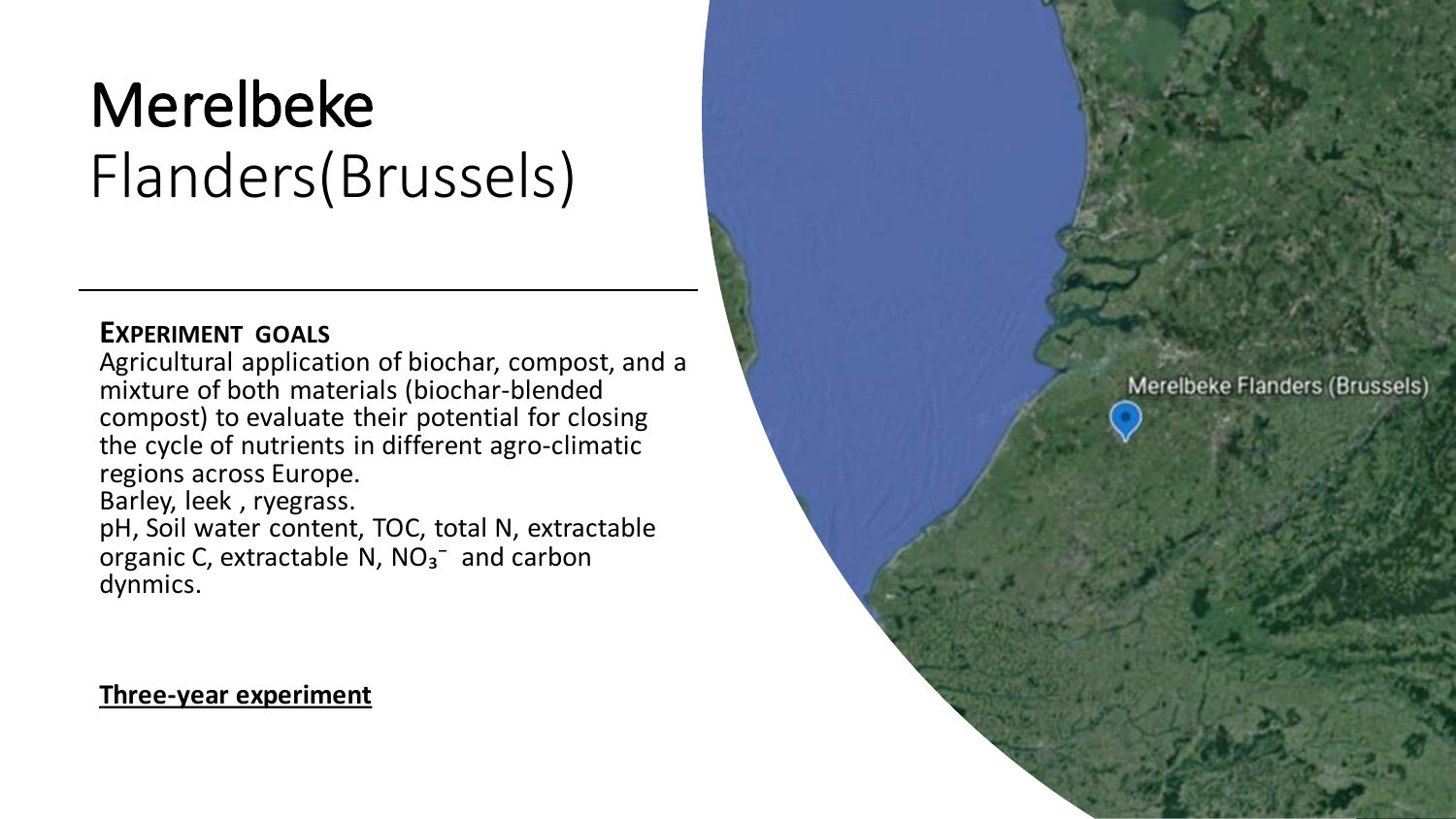# **SITE DESCRIPTION**

The field experiment was conducted in Merelbeke (Belgium), focused on an arable crop rotation that includes spring barley (*Hordeum vulgare L*.), leek (*Allium porrum L*.) and Italian ryegrass (*Lolium multiflorum L*.).

Agro-climatic conditions were characterized by fully humid temperate climate, 879 mm annual rainfall and 10.7 ◦C mean annual temperature.

The soil at the experimental site is a Haplic Luvisol, 59.9%sand, 34.7% silt and 5.4% clay, pH of 5.94, 0.85% TOC. The experimental design of the trial was completely randomized with four replicates.

#### **BIOCHAR AND ITS APPLICATION IN THE FIELD**

The biochar used in the field experiment was produced by PROININSO (Málaga, Spain) from the pyrolysis of oak (650 °C pyrolysis temperature, 12–18 h residence time in kiln, 0% Oxygen content). The treatments were: biochar (10.9 t C ha<sup>-1</sup>), biowaste and green waste compost (10.9 t C ha<sup>-1</sup>), biochar-blended compost, 10:90 w:w (10.9 t C ha<sup>-1</sup>) and a control were only mineral N and K fertilizers were applied. The biochar was applied in year 1, while the compost and the biochar-blended compost were applied in year 2. All plots received an equal dose of mineral N and K fertilizer according to crop requirements (no mineral P fertilizer was applied). The organic amendments were incorporated to a depth of 20–25 cm at time of application.



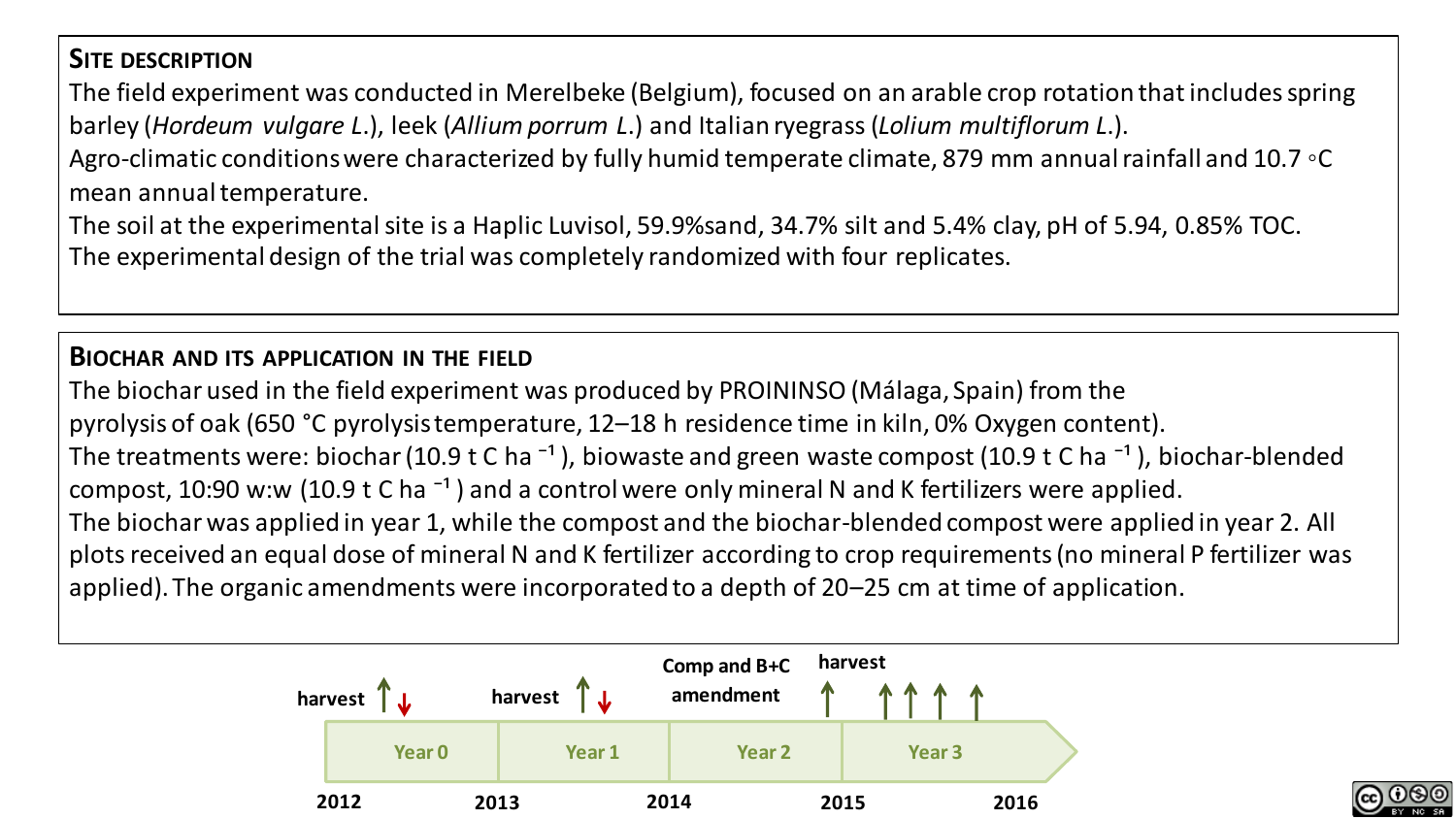**Measured parameters**

*Field conditions:* rainfall, meteorological data

*Soil analysis and interactions with biochar:* soil analysis, periodic soil analysis, pH, Soil water content, TOC, total N, extractable organic C, extractable N,  $NO<sub>3</sub><sup>-</sup>$ 

*Biochar dynamics and matrices:* degradation of biochar, soil carbon contribution, soil fertility

*Carbon dynamics:* soil respiration with and without biochar

*Production data:* crop production, crop nutritional status

*Other production parameters:* Total concentrations of macro- micro-nutrients, total soil microbial biomass

#### **Key findings**

- The single application of biochar, compost and biochar-blended compost clearly increased soil TOC and pH.
- Composts application significantly increased  $NO<sub>3</sub>$  and available K content.
- Total soil microbial biomass remained unchanged after the addition of all three amendments.
- Biochar showed no negative effect on crop yield, while composts increased yield and N content in white mustard.

# **Planned activities or potential experimental activities**

Production and agricultural application of biochar, compost, and a mixture of both materials (biochar-blended compost) to evaluate their potential for closing the cycle of nutrients in different climatic regions and crops across Europe